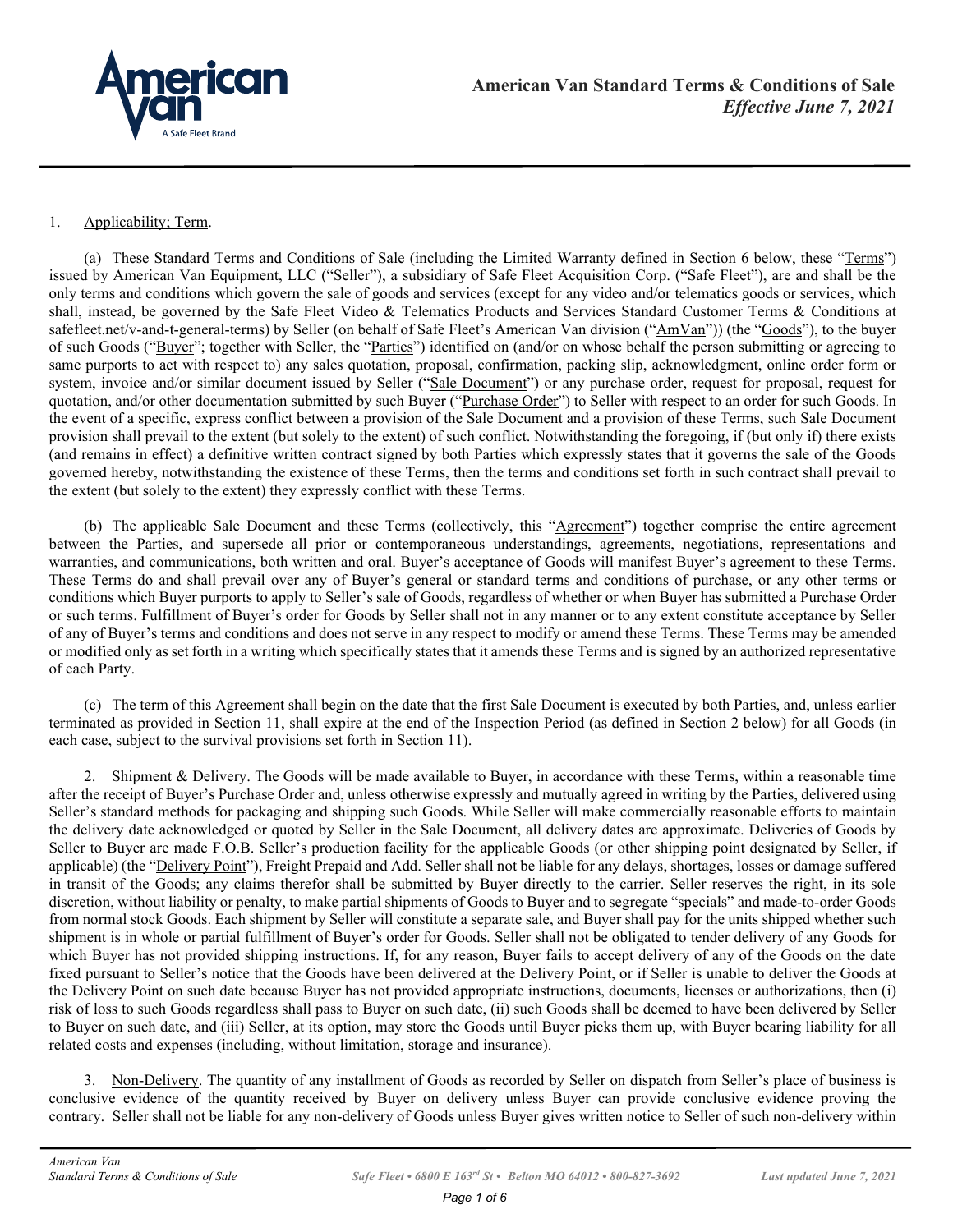

10 business days of the date when such Goods would have been delivered to the Delivery Point in the ordinary course of events. Any liability of Seller for non-delivery of Goods shall be limited to replacing such non-delivered Goods within a reasonable time or adjusting the invoice respecting such Goods to reflect the actual quantity delivered.

4. Title and Risk of Loss. Title and risk of loss pass to Buyer FOB Seller's dock, unless otherwise mutually agreed by the Parties in writing. As collateral security for the payment of the purchase price of the Goods, Buyer hereby grants to Seller a lien on and security interest in and to all of the right, title and interest of Buyer in, to and under the Goods, wherever located, and whether now existing or hereafter arising or acquired from time to time, and in all accessions thereto and replacements or modifications thereof, as well as all proceeds (including insurance proceeds) of the foregoing. The security interest granted under this Section 3 constitutes a purchase money security interest under the Uniform Commercial Code as in effect in the U.S. State of Seller's principal place of business where the Goods are packed for shipping (the "Governing State").

## 5. Inspection, Rejection and Return of Nonconforming Goods.

(a) Buyer may return Goods for any reason or for no reason within 30 days of the earlier of (a) the date Buyer paid for the applicable Goods, or (b) the date Seller shipped the applicable Goods, provided that Buyer ships such Goods to Seller within such time period, at Buyer's sole cost and sole risk, and that, when received by Seller, such Goods are in new, unused, uninstalled, resalable condition, in original packaging. It is Buyer's obligation to inspect all Goods for nonconformance or any other issues within such time period. Buyer will be deemed to have accepted the Goods unless it returns such Goods to Seller strictly in accordance with the foregoing in this Section 5(a).

(b) Subject to Section 5(a), in no event shall Seller be obligated to accept returns of (or issue any credit or refund for) any Goods. Seller shall not be obligated to accept any cancellations or modifications of orders for Goods, or any rescheduling of deliveries of Goods, requested by Buyer, and, in the event of any such acceptance by Seller, Seller reserves all rights to charge Buyer (in the form of a cancellation fee or otherwise) for recovery of Seller's costs and losses of profit incurred by Seller as a result of any such cancellation, modification or rescheduling and/or to extend the scheduled delivery date. Any returns of Goods, other than those permitted by Section 5(a), may be accommodated by Seller in its discretion, but may be subject to a restocking charge equal to the greater of 25% of the price of such returned Goods or \$50. In no event shall special order or custom Goods be eligible for return except upon demonstration of defects therein.

(c) Buyer acknowledges and agrees that the remedies set forth in Section 5(b) are Buyer's exclusive remedies for the delivery of nonconforming Goods. Except as provided in Section 5(a), all sales of Goods to Buyer are made on a one-way basis, and Buyer has no right to return to Seller any Goods purchased under this Agreement (including any Purchase Order).

6. Disclaimer of Warranties. SUBJECT ONLY TO SECTION 5(a), SELLER HEREBY DISCLAIMS ANY AND ALL EXPRESS AND IMPLIED WARRANTIES OF ANY KIND WITH RESPECT TO OR IN ANY MANNER RELATING TO THE GOODS, WHETHER ORAL, WRITTEN, OR ARISING BY COURSE OF DEALING, COURSE OF PERFORMANCE, USAGE OF TRADE, OR OTHERWISE, INCLUDING, BUT NOT LIMITED TO, ANY IMPLIED WARRANTY OF MERCHANTABILITY, NON-INFRINGEMENT, OR FITNESS FOR A PARTICULAR PURPOSE. NO DEALER, DISTRIBUTOR OR OTHER SUPPLIER OF GOODS OR ANY OTHER PARTY HAS THE AUTHORITY TO MODIFY OR AMEND THIS AGREEMENT, INCLUDING THIS DISCLAIMER OF WARRANTIES, IN ANY RESPECT WITHOUT THE EXPRESS PRIOR WRITTEN CONSENT OF SELLER (WHICH SELLER MAY WITHHOLD AT ANY TIME AND FOR ANY REASON IN ITS SOLE DISCRETION). NO STATEMENT MADE BY ANY PERSON WITH RESPECT TO ANY GOOD SHALL CONSTITUTE A WARRANTY, BE RELIED UPON BY BUYER OR ANY OTHER PARTY, OR BE DEEMED PART OF THIS AGREEMENT OR ANY OTHER AGREEMENT BETWEEN BUYER AND SELLER.

## 7. Price; Payment Terms.

(a) Prices within the Sale Document are as entered in Seller's records, so Buyer must report any errors immediately. Prices are subject to change without notice before acceptance of the applicable Goods by Buyer. Seller reserves the right to increase any price of Goods in the event of increased costs beyond Seller's reasonable control, including (i) raw material costs, (ii) modifications to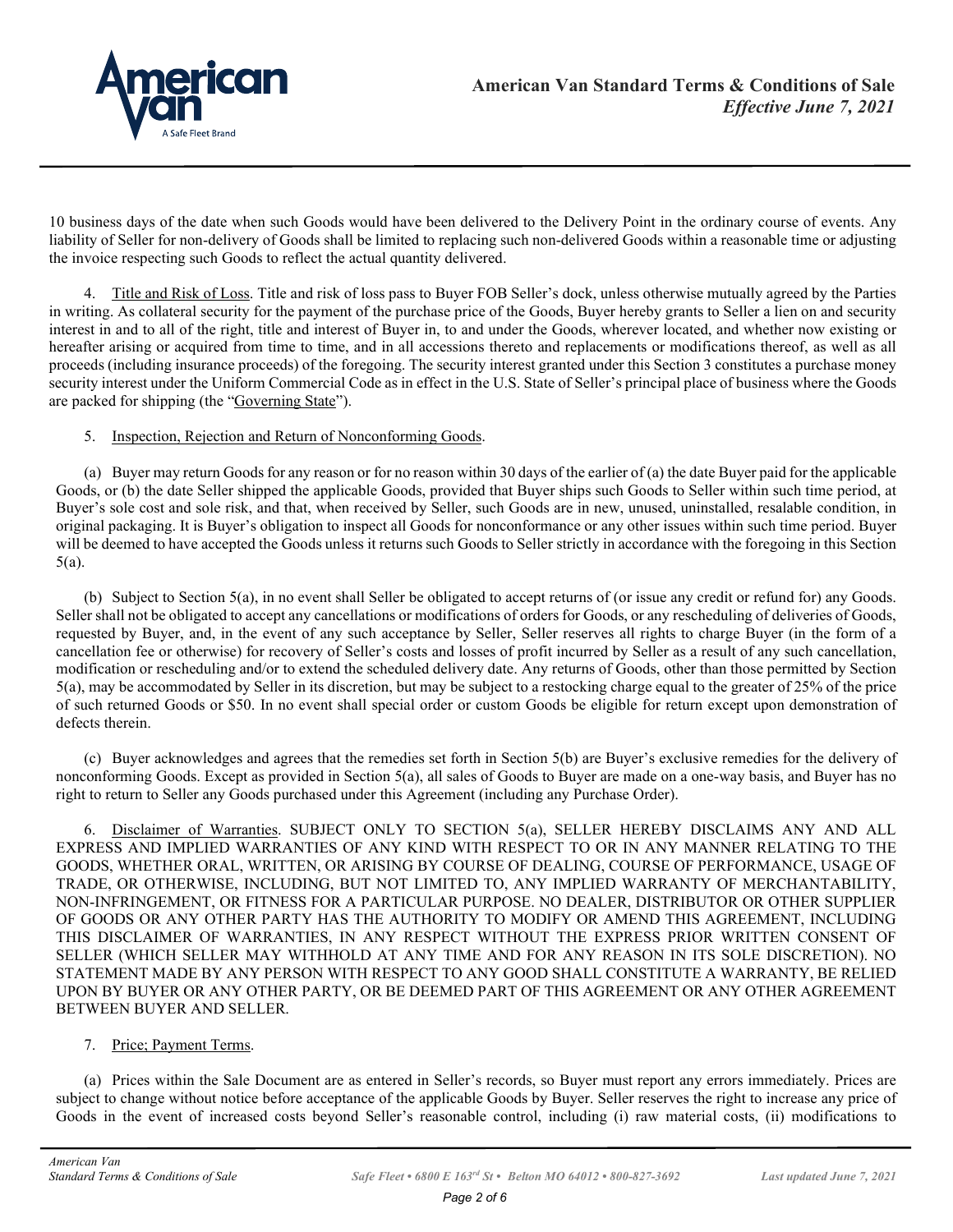

specifications requested by Buyer, or (iii) price of goods manufactured by others and re-sold by Seller. Furthermore, all amounts are quoted in US dollars unless specifically noted otherwise. Options and base price may not add up to line price. Price does not include installation unless expressly stated. Seller does not waive, and expressly reserves, the right to charge and collect sales or use taxes determined to be due after the date of invoice.

(b) Subject to the approval of Seller's Credit Department, for any Goods for which Seller, in its sole discretion, accepts payment other than at the time of ordering, terms are net 30 days from the date of Seller's invoice in U.S. dollars. If any payment owed to Seller is not paid when due, it shall bear interest, at a rate to be determined by Seller, which shall not exceed the maximum rate permitted by applicable Laws, from the date on which it is due until it is paid. Seller shall have the right, among other remedies (including the right of setoff), either to terminate this Agreement or to suspend further performance under this and/or other agreements with Buyer in the event Buyer fails to make any payment when due. Buyer shall be liable for all expenses, including attorneys' fees, relating to the collection of past-due amounts. Seller may require full or partial payment in advance of shipment if, in Seller's opinion, the credit or financial condition of Buyer is, or is about to become, impaired. If Buyer requests delayed shipment, Seller may bill for Goods when ready for shipment and charge reasonable daily storage fees. Buyer shall not be entitled to withhold from Seller payment of any amounts due and payable by reason of any set-off of any claim or dispute by Buyer against Seller or any of its affiliates.

8. Taxes, Etc. Except where prohibited by applicable Laws, all freight charges, as well as any tax, tariff, levy or other governmental charge, whether federal, state, local or foreign ("Taxes"), imposed upon the design, manufacture, production, sale or delivery of Goods, or any aspect of the procurement of materials and components used therein, may, in Seller's sole discretion, be added to the price of such Goods to Buyer, or separately invoiced by Seller for payment by (or reimbursement of Seller by) Buyer; provided, however, that Buyer shall not be responsible for any such Taxes imposed on or with respect to Seller's income, revenues, gross receipts, personnel or real or personal property or other assets.

9. Insurance. During the term of this Agreement and for a period of 12 months thereafter, Buyer shall, at its own expense, maintain and carry insurance in full force and effect which is sufficient to cover its obligations and potential liabilities in connection with this Agreement and shall, upon request by Seller, promptly provide evidence of same.

10. Compliance with Law. Buyer shall comply with all applicable laws, rules, regulations and ordinances (collectively, "Laws"). Buyer shall maintain in effect all the licenses, permissions, authorizations, consents and permits that it needs to carry out its obligations under this Agreement. Buyer shall comply with all export and import Laws of all countries involved in the sale of the Goods under this Agreement or any resale of the Goods by Buyer. Buyer assumes all responsibility for shipments of Goods requiring any government import clearance.

11. Termination; Survival. In addition to any remedies that may be provided under these Terms, Seller may terminate this Agreement with immediate effect upon written notice to Buyer, if Buyer: (i) fails to pay any amount when due under this Agreement, and such failure continues for five days after Buyer's receipt of written notice of non-payment; (ii) has failed to perform or comply with this Agreement (other than non-payment), in whole or in part, and such failure has not been cured within 15 days of Buyer's receipt of written notice of such breach; or (iii) becomes insolvent, files a petition for bankruptcy or commences or has commenced against it proceedings relating to bankruptcy, receivership, reorganization or assignment for the benefit of creditors. This sentence and Sections 1, 6 through 10 (inclusive) and 12 through 17 (inclusive) shall survive expiration or earlier termination of this Agreement.

12. Force Majeure; Excuse of Performance. Seller shall not be liable or responsible to Buyer, nor be deemed to have defaulted or breached this Agreement, for any failure or delay in fulfilling or performing any term of this Agreement when and to the extent such failure or delay is caused by or results from acts or circumstances beyond the reasonable control of Seller, including acts of God, acts of Buyer, flood, fire, earthquake, or other severe weather, sabotage, explosion, governmental actions, war, invasion, or hostilities (whether war is declared or not), terrorist threats or acts, riot, or other civil unrest, national emergency, revolution, insurrection, epidemic, lockouts, strikes or other labor disputes or disturbances (whether or not relating to either party's workforce), or restraints or delays affecting carriers or inability or delay in obtaining supplies of adequate or suitable materials, materials or telecommunication breakdown or power outage (any of the foregoing, a "Force Majeure Event"). Seller's deliveries under this Agreement may be suspended by Seller for a period of time that it deems appropriate as a result of a Force Majeure Event. If Seller determines that its ability to supply the total demands for the Goods, or to obtain material used directly or indirectly in the manufacture of the Goods, is hindered, limited or made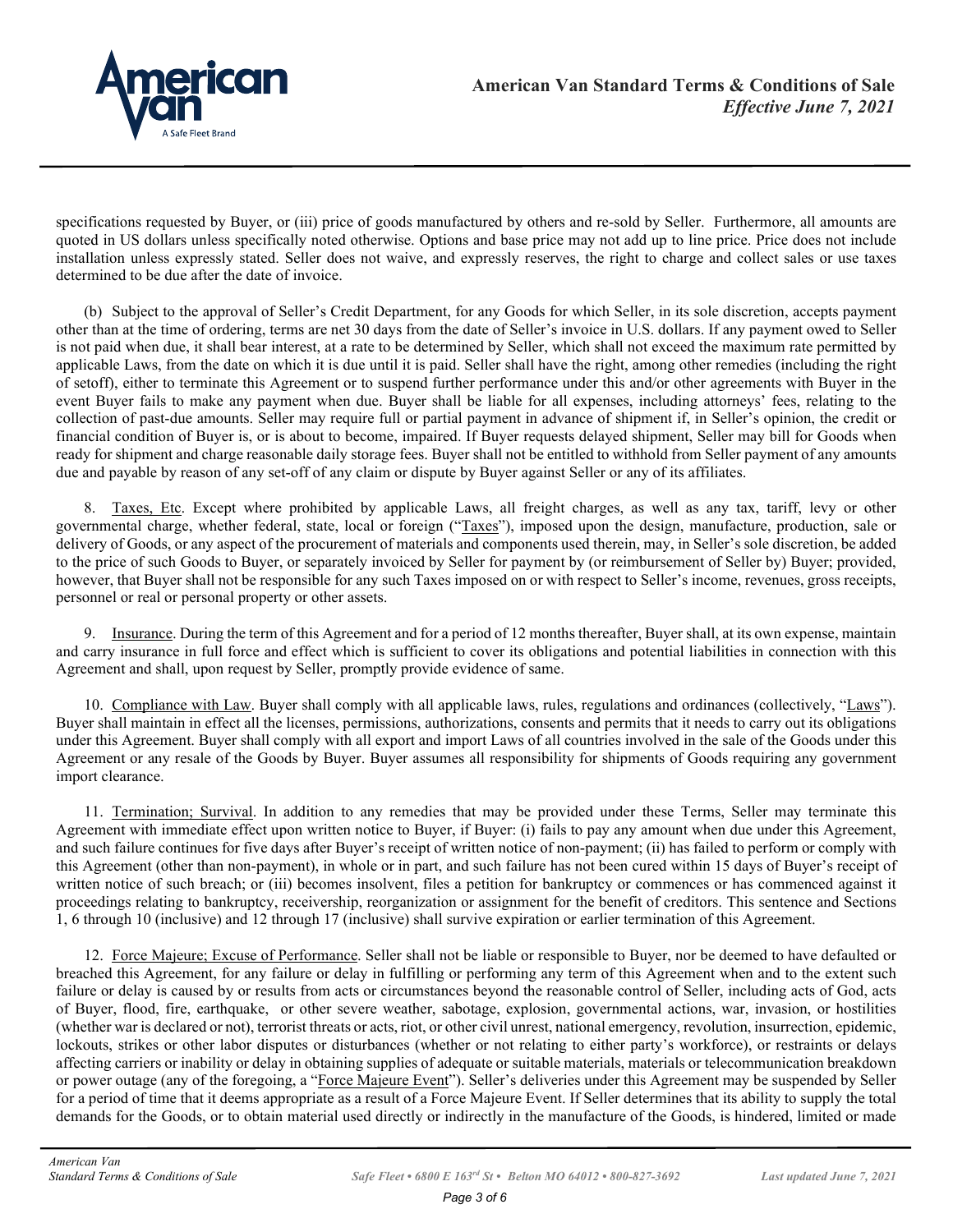

impracticable due to a Force Majeure Event, then Seller may allocate its available supply of Goods or such material (without any obligation to acquire other supplies of any such Goods or material) among itself and its purchasers on such basis as Seller determines to be equitable, without liability for any failure of or delay in performance which may result therefrom. Deliveries suspended (or not made) by reason of Seller's rights under this Section 11 may be cancelled by Seller upon written notice to Buyer without liability, upon which the balance of the Agreement (including any other deliveries made or to be made thereunder) otherwise shall remain unaffected.

13. Confidential Information. All non-public, confidential or proprietary information of Seller (including specifications, samples, patterns, designs, plans, drawings, documents, data, business operations, customer lists, pricing, discounts or rebates) disclosed by Seller to Buyer, whether disclosed orally or disclosed or accessed in written, electronic or other form or media, and whether or not marked, designated or otherwise identified as "confidential," in connection with this Agreement or otherwise ("Confidential Information"), is confidential and solely for the use of performing this Agreement and may not be disclosed or copied unless authorized in advance by Seller in writing. Upon Seller's request, Buyer shall promptly return all documents and other materials received from Seller. Breach of this Section 13 will cause irreparable harm; accordingly, Seller shall be entitled to seek injunctive relief for any violation of this Section 13, without posting bond, and Buyer hereby waives the claim or defense that Seller has an adequate remedy at law. This Section 13 does not apply to information that either (a) is in the public domain through no act or omission of Buyer, is lawfully and rightfully known to Buyer at the time of disclosure by Seller without any violation of this Section 13, or has been lawfully and rightfully obtained by Buyer from a third party or public source without confidentiality limitations, in each case as demonstrated by Buyer with competent documentary evidence, or (b) is required to be disclosed by any applicable law or governmental rule or regulation, or in the context of any administrative or judicial proceeding, in each case provided that Buyer, to the fullest extent legally permissible, provides Seller prompt prior written notice of such required disclosure sufficient to allow Seller to seek to oppose quash or limit such requirement, cooperates with Seller in any such effort, and only discloses as much of such information as it is legally required to disclose.

## 14. Intellectual Property.

(a) As between the Parties, Seller retains and owns all right, title, and interest in and to all Seller Intellectual Property Rights. "Seller Intellectual Property Rights" means any and all Intellectual Property Rights (as defined below) in and to (i) the Goods, (ii) all software and code owned by Seller, its affiliates or its or their direct or indirect licensors, including any firmware or other software incorporated, included, embodied, embedded, linked, bundled, or delivered with or in, or otherwise made a part of (any of the foregoing, "Incorporated" in) the Goods, or any portion thereof (the "Software"), (iii) user manuals and other documentation provided with or otherwise Incorporated in the Goods, or published or otherwise made available from time to time by Seller in respect of the Goods (the "Documentation"), (iv) the Confidential Information, (v) any performance-related or other data arising from the use and operation of the Goods (including the Software and all related firmware and other systems) and delivery and receipt of any related services, and any feedback, input, ideas, and/or suggestions with respect to any Goods, Software, Confidential Information, and/or Documentation, or any portion of any of the foregoing, including any suggested changes to or improvements of any of the foregoing, in each case which are provided or made available by Buyer or any third party, whether during or after the term of this Agreement ("Feedback"), and  $(v)$ all new versions, updates, upgrades, revisions, changes, expansions, enhancements, improvements, modifications, and/or derivative works of or to the Goods, Software, Confidential Information, Documentation, and/or Feedback, or any portion of any of the foregoing, in each case which are possessed, owned, controlled, created, conceived, developed, produced, authored, originated, invented, gathered, compiled, made, obtained, or acquired by Seller, Buyer, or any third party, whether during or after the term of this Agreement.

(b) "Intellectual Property Rights" means all industrial, intellectual property, and/or proprietary rights of any kind, including: (i) patents (including all reissues, divisionals, provisionals, continuations and continuations-in-part, re-examinations, renewals, substitutions and extensions thereof), patent applications, and other patent rights and any other governmental authority-issued indicia of invention ownership (including inventor's certificates, petty patents, and patent utility models); (ii) trademarks, service marks, trade dress, trade names, brand names, logos, and other similar designations of source, sponsorship, association or origin, together with the goodwill symbolized by any of the foregoing, in each case whether registered or unregistered and including all registrations and applications for, and renewals or extensions of, such rights and all similar or equivalent rights or forms of protection in any part of the world; (iii) privacy and publicity rights, rights of attribution, integrity, artist's and other moral rights, and the like; (iv) works of authorship, expressions, designs and design registrations, whether or not copyrightable, including copyrights and copyrightable works, software and firmware, application programming interfaces, architecture, files, records, schematics, data, data files, and databases and other specifications and documentation; (v) inventions, discoveries, trade secrets, business and technical information and know-how,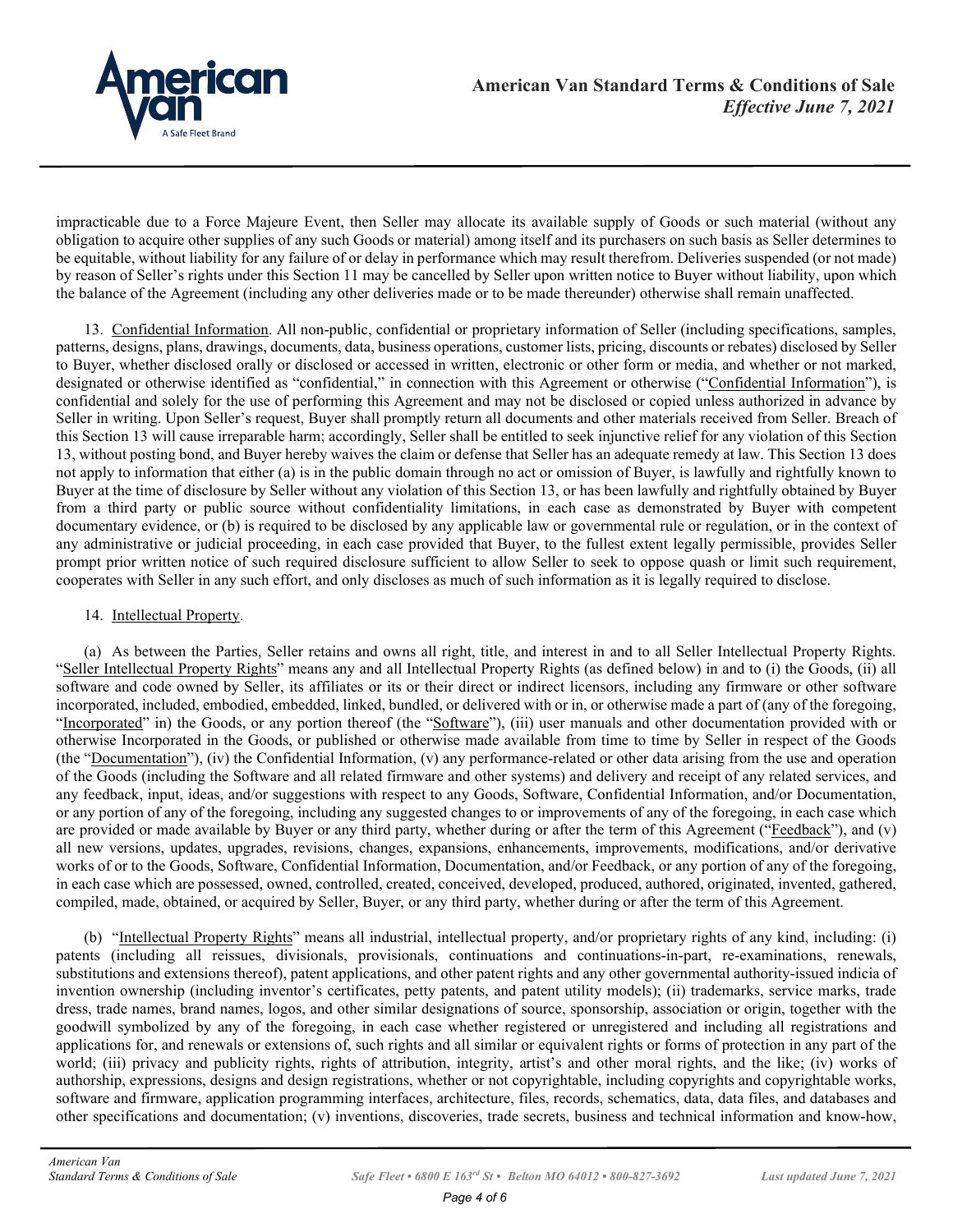

databases, data collections, patent disclosures and other confidential and proprietary information and all rights therein, in each case whether patentable or not; (vi) semiconductor chips, mask works and the like; and (vii) all industrial and other intellectual property rights, and all rights, interests and protections that are associated with, equivalent or similar to, or required for the exercise of, any of the foregoing, however arising, in each case whether registered or unregistered and including all registrations and applications for, and renewals or extensions of, such rights or forms of protection pursuant to the Laws of any jurisdiction throughout or in any part of the world.

(c) On behalf of Buyer, and all Buyer employees, agents, contractors, and other personnel (any of the foregoing, "Personnel"), Buyer hereby assigns and transfers to Seller all right, title, and interest in and to any and all Seller Intellectual Property which may be deemed to be owned by Buyer or Buyer Personnel, as applicable, and waives any and all rights Buyer or any Buyer Personnel may have under any Law or other legal or judicial source of authority applicable to any Seller Intellectual Property Rights, and agrees to execute such further instruments as Seller may from time to time deem necessary or desirable to evidence, establish, maintain, and/or protect Seller's ownership of such Seller Intellectual Property Rights and all right, title, and interest therein.

(d) Without Seller's express prior written consent in each instance, Buyer will not, and will not permit any other person or entity to, (i) alter, modify, translate, disassemble, decompile, reverse engineer, copy, reengineer, create derivative works of, or otherwise seek to duplicate the performance or characteristics of, the Goods, the Software, or any Seller Intellectual Property Rights, or any portion of any of the foregoing, (ii) seek to defeat or circumvent any safety or security feature of the Goods, Software, or any Seller Intellectual Property Rights, or any portion of any of the foregoing, or (iii) use the Goods, Software, or any Seller Intellectual Property Rights, or any portion of any of the foregoing, in any manner not expressly authorized by the Documentation or this Agreement, or in any manner which violates any applicable any law, rule, regulation or other legal or judicial source of authority, including any export Laws, or any of the Documentation. Buyer will not, and will not authorize any other person or entity to, remove, obscure, or alter any Seller notices, legends, labels, or marks, including any of Seller's trademarks, from the Goods (or any portion thereof).

15. Dispute Resolution. Any dispute or disagreement between Seller and Buyer arising out of or relating to this Agreement or any order of Goods hereunder (a "Dispute") shall, upon written notice from one Party to the other of its intent to arbitrate (an "Arbitration Notice"), be submitted to and settled exclusively by final and binding arbitration in lieu of any judicial proceeding; provided, however, that nothing contained in this Section 15 shall preclude a Party from seeking or obtaining from a court of competent jurisdiction either (a) injunctive relief or (b) equitable or other judicial relief to specifically enforce the provisions of this Agreement or to preserve the status quo prior to the event(s) leading to the Dispute. Arbitration shall be conducted by the American Arbitration Association in the Governing State before a single arbitrator in accordance with the Commercial Arbitration Rules of the American Arbitration Association existing at the date of submission of the Dispute to arbitration. Any arbitration award shall be binding and enforceable against the Parties, and judgment may be entered thereon in any court of competent jurisdiction. This Agreement shall be governed and construed in accordance with the laws of the Governing State, and the state and, subject to the foregoing in this Section 15, federal courts located in such Governing State shall have exclusive jurisdiction of any Disputes, and each Party hereby submits to the jurisdiction of same.

16. Goods Performance Claims and Intended Use. Performance claims do not constitute representations, warranties or promises by Seller that the Goods will attain the performance values depicted therein after installation in the field. Buyer agrees to defend, indemnify, and hold harmless Seller and its affiliates from and against any and all losses, damages, liabilities, claims, actions, demands, judgments, settlements, penalties, fines, fees (including reasonable attorneys' fees), costs, or expenses of any kind alleging, arising out of, caused by, or otherwise in connection with customer's use of any Goods for any purpose or in any manner other than such Goods' intended use as, and to the extent, expressly communicated by Seller to Buyer.

17. General Terms. No waiver by Seller of any of the provisions of this Agreement is effective unless explicitly set forth in writing and signed by Seller. No failure to exercise, or delay in exercising, any right, remedy, power or privilege arising from this Agreement operates, or may be construed, as a waiver thereof. No single or partial exercise of any right, remedy, power or privilege hereunder precludes any other or further exercise thereof or the exercise of any other right, remedy, power or privilege. As used herein, "include", "includes" and "including" are deemed to be followed by "without limitation" whether or not they are in fact followed by such words, and, unless otherwise explicitly provided in the applicable Sale Document, "\$" or "dollars" means United States dollars. This Agreement shall not be assignable by either Party without the prior written consent of the other party, except that, with or without such consent, Seller may assign any of its rights or delegate any of its obligations under this Agreement to any of its affiliates or to any acquirer of all